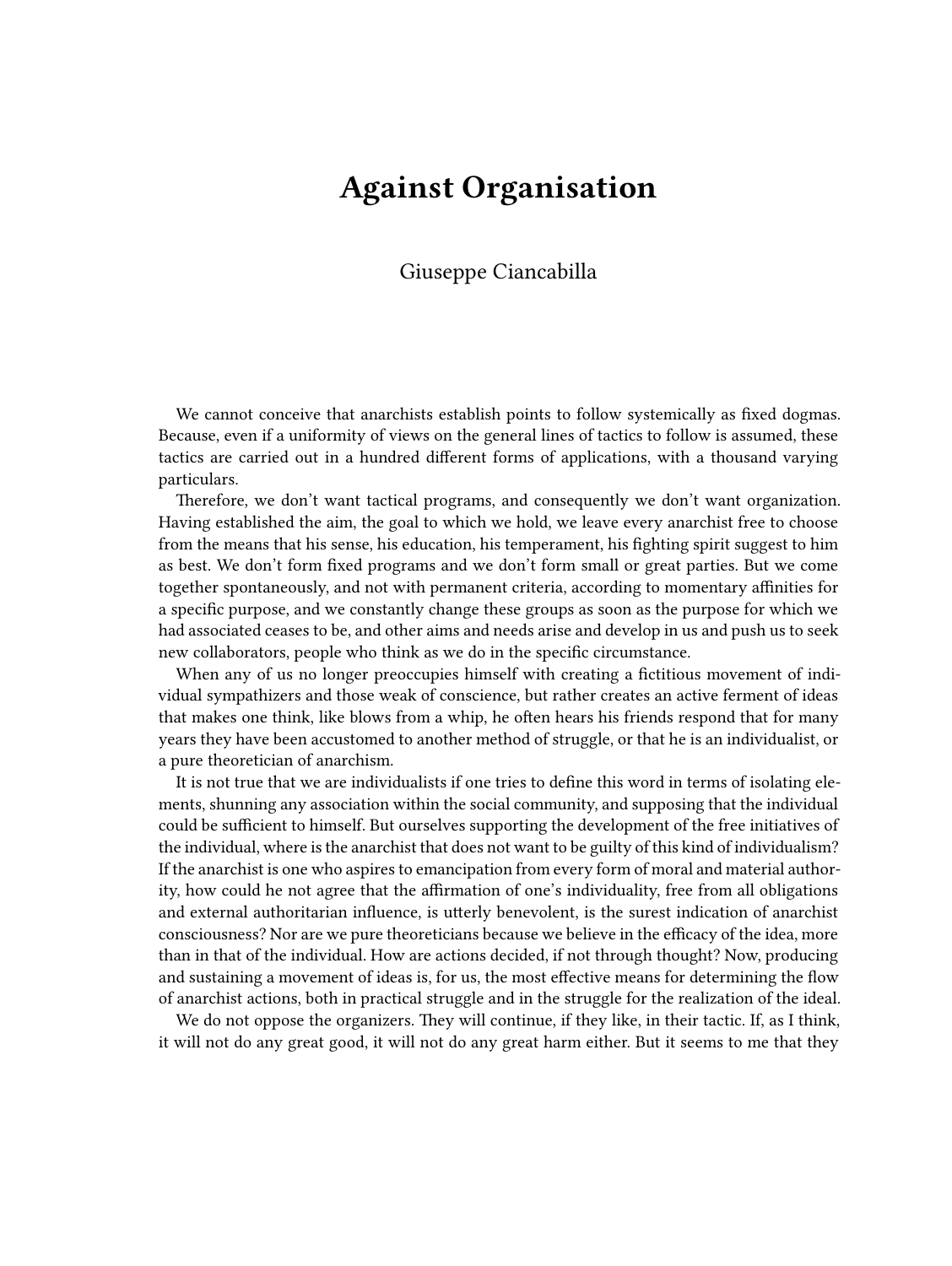have writhed throwing their cry of alarm and blacklisting us either as savages or as theoretical dreamers.